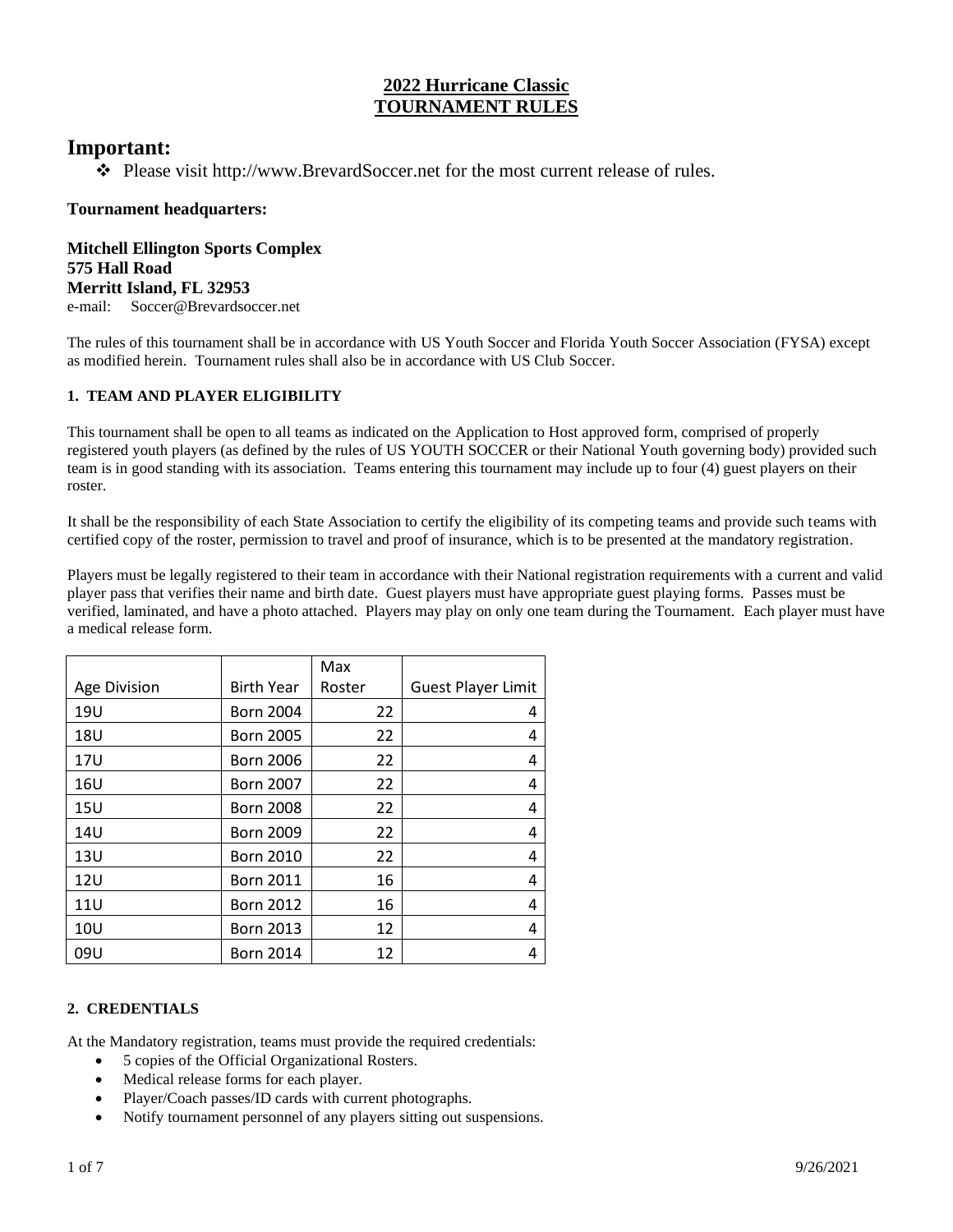Pre-Game Check-in will be conducted as follows:

- **For teams having more than 18 on the roster - declare the 18 active players 30 minutes prior to the start of each game.**
- The manager/coach of each team will present a validated copy of the roster and all player and coaches passes.
- **NO PASS - NO PLAY - NO EXCEPTIONS**
- The Referee or Field Marshal will verify the identity of each player with each player pass and confirm that all players present are listed on the roster. All coaches will be identified by their pass. All passes and the roster will be held by the Field Marshal or Referee during the game.
- Players' uniforms and equipment will be checked and any conflict resolved.
- Only at this pre-game procedure may a player be challenged by an opposing manager/coach. Challenged players will be noted by the Referee on the tournament game report, but will be allowed to participate in the game so long as they have valid, verified player passes and are listed on the validated roster. A challenged player does not constitute a game protest, but may serve as grounds for protest.
- A late arriving player may be challenged at the time he/she is allowed to participate by the referee.

Each manager/coach and assistant must have a valid coach's pass and be listed on the approved roster. If a manager or coach is ejected, an assistant may manage the team. If the assistant is ejected or there is no assistant, the game will be forfeited and the score recorded as 4-0. In no case will a team be allowed to participate without a properly registered coach or assistant.

#### **3. LAWS OF THE GAME**

All matches must be in accordance with the FIFA "laws of the game", except as modified below.

Players U9 to U12 must play by the rules of the USYSA Developmental Program - modified playing rules for U9 to U12.

- U9-10: No punting the ball
- Deliberate heading is not allowed in age groups U12 and younger
	- o If a U12 or younger player deliberately heads the ball in a game, an indirect free kick should be awarded to the opposing team from the spot of the offense.
	- o If the deliberate header of a U12 or younger player occurs within the goal area, the indirect free kick should be taken on the goal line parallel to the goal line at the nearest point to where the infraction occurred.

## **LAW 1: The Field of Play**

U13- U19 No change per FIFA "Laws of the Game" • U11& U12 (9v9) & U9/U10 (7v7) must play in accordance with the USSF new player development initiatives.

The Technical Area/Box, Laws of the Game, FIFA Rules: The technical area relates to matches played in game fields with a designated seated area for team officials, substitutes and substituted players as outlined below: The technical area shall only extend 1m (1yd) on either side of the designated seated area and up to a distance of 1m (1yd) from the touchline Page 3 of 4 • markings shall be used to define the area, temporary or Permanent. • the number of persons permitted to occupy the technical area is defined by the competition rules • the occupants of the technical area: o are identified before the start of the match in accordance with the competition rules o must behave in a responsible manner o must remain within its confines except in special circumstances, e.g., a physiotherapist/doctor entering the field of play, with the referee's permission, to assess an injured player • only one person at a time is authorized to convey tactical instructions from the technical area

## **LAW 3: Number of Players**

|                | On field        | max players on roster | minimum to start game |
|----------------|-----------------|-----------------------|-----------------------|
| <b>U09-U10</b> | seven per side  |                       |                       |
| U11-U12        | nine per side   | 16                    |                       |
| U13-U16        | eleven per side | $22(18$ at game time) |                       |
| U17-U19        | eleven per side | $22(18$ at game time) |                       |

Substitutions shall be unlimited and made only with the referee's permission, at the following times:

➢ Substitutions shall be unlimited at any stoppage of play at the referee's discretion.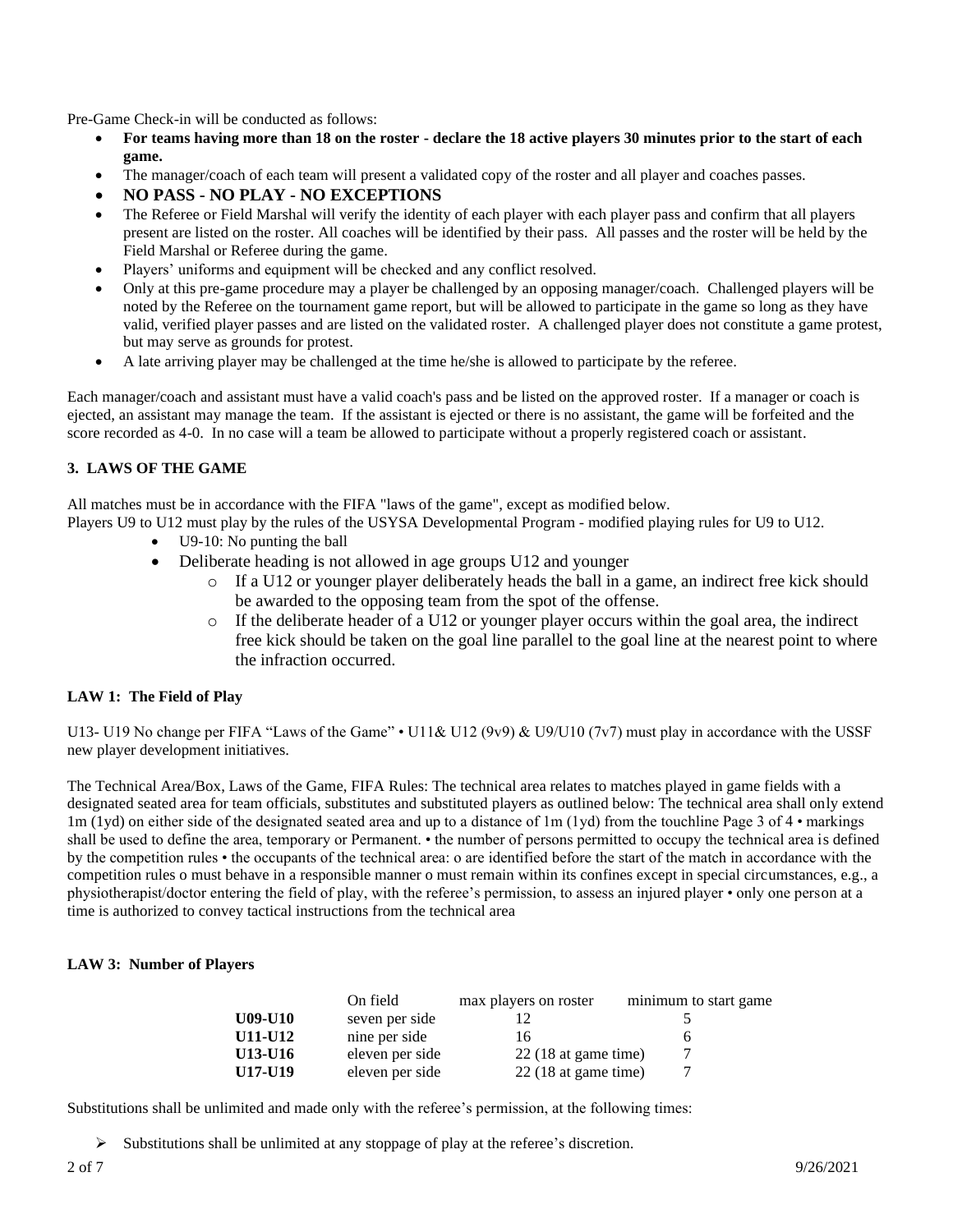- $\triangleright$  The substitute shall not enter the field of play until the player being replaced has left.
- $\triangleright$  When an injured player (inclusive of the goalkeeper) is attended to on the field of play, the player must leave the field of play for treatment and evaluation. A substitution may be made for the injured player.

#### **LAW 4: Players' Equipment**

Player equipment shall be in accordance with the requirements of the Affiliate, FYSA and FIFA rules. Additionally:

- a.) Screw in cleats is permitted; however, judgment as to their safety is at the discretion of the referee.
- b.) Orthopedic casts can be worn at any sanctioned FYSA tournament with written approval from a doctor and written permission from a tournament official, final judgement as to its safety is at the discretion of the referee. Soft braces can be worn with written approval from a doctor, and judgement as to safety is at the discretion of the referee.
- c.) Shin guards must comply with FIFA Law 4:
	- 1. Shin guards are required for any FYSA event for the Safety of the players.
	- 2. Shin guards are covered entirely by the stockings.
	- 3. Shin guards are made of a suitable material (rubber, plastic, or similar substances).
	- 4. Shin guards must PROVIDE A REASONABLE DEGREE OF PROTECTION.

Religious headdresses will be allowed as long as the material is not harmful to any other participant.

**No jewelry of any kind shall be worn on the field of play.** It is the policy of FYSA that no player be allowed to wear ANY jewelry while participating in any FYSA sanctioned match. The only exception that may be allowed is a medical alert bracelet or necklace when taped to the body. The referee shall make the decision as to the safety of the player and the referee's decision is final. (The taping of any earring shall not be permitted under any circumstances.) If the referee notices a player wearing jewelry while the match is under way at the next stoppage of play, the referee will instruct the player to remove the item. If the referee deems the jewelry to be dangerous to any player, the referee must stop the match to correct the situation

Teams will wear uniforms of matching design and color with a minimum of six-inch numbers affixed to the back of the uniform shirt.

- In the event of similar team colors, the home team will be required to change to a color accepted by the referee.
- The uniform of the goalkeeper must be distinctly different in color from the basic colors of both competing teams.

## **LAW 5: The Referee**

The center referee for all matches must be certified by the Federation. In the event the assigned referees fail to appear and the assignor and/or site director fails to provide a replacement, the senior assigned assistant referee shall assume the duties and shall find an alternate assistant referee. The game will be played as scheduled and will be deemed official

Referees are required to submit a completed tournament game report to the site director containing information relating to the game, i.e., score, incidents involving players/coaches/spectators misconduct, and injuries immediately following the game.

No two-referee system will be allowed.

#### **LAW 6: The Assistant Referee**

Two (2) assistant referees will be assigned in the appropriate age group (U11 and older) games. In the event the assigned assistant referees fail to appear, the referee must find suitable assistant referees. The game will be played as scheduled and will be deemed official.

#### **LAW 7: The Duration of the Match**

Games will have the following duration:

| AGE GROUP  | GROUP PLAY & FINALS (min) | FINALS OVERTIME/Mini-game (min) |
|------------|---------------------------|---------------------------------|
| 17, 18, 19 | $2 X 30 = 60$             | $2 X 5 = 10$                    |
| 15.16      | $2 X 30 = 60$             | $2 X 5 = 10$                    |
| 13.14      | $2 X 30 = 60$             | $2 X 5 = 10$                    |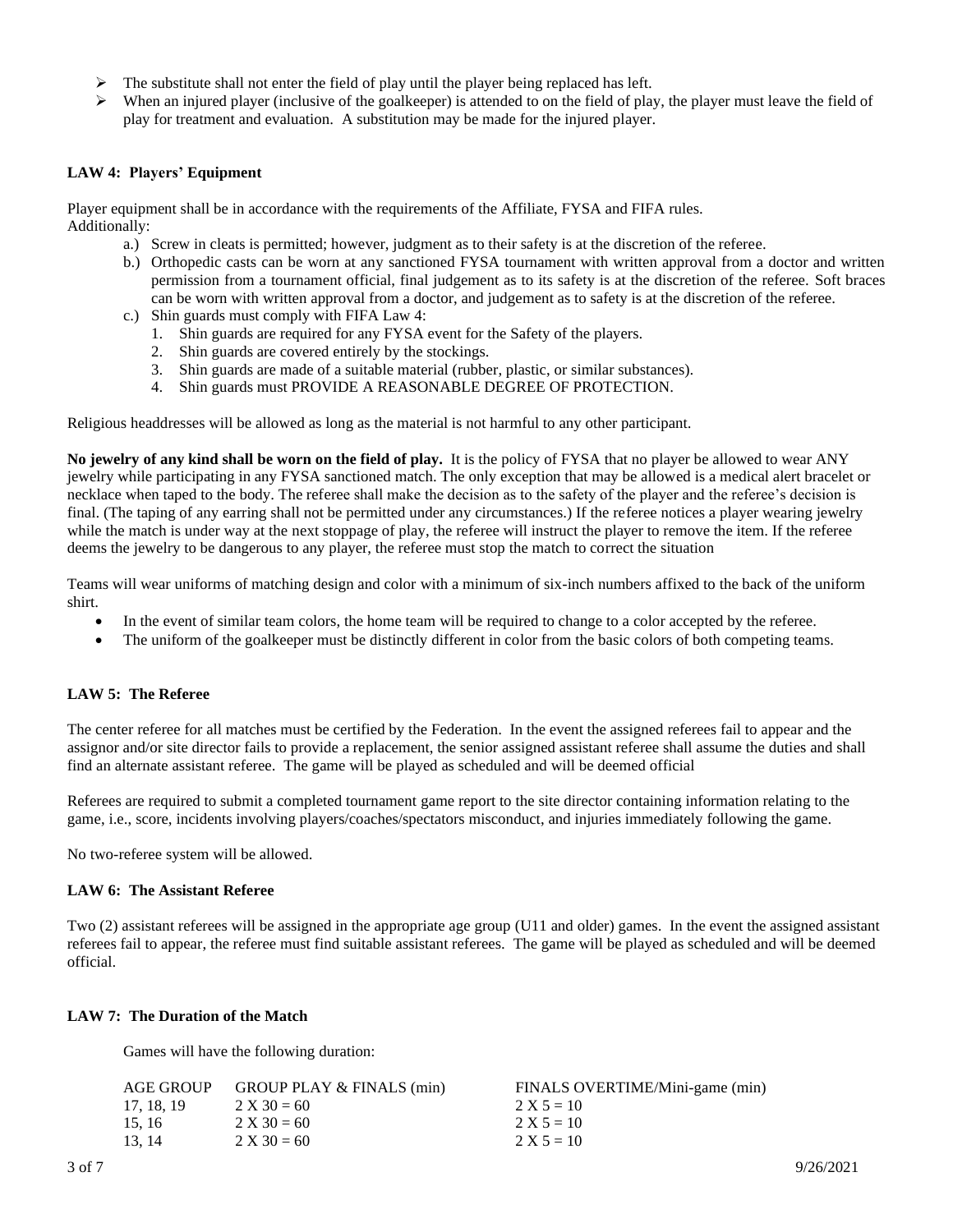| 11, 12 | $2 X 25 = 50$ | Directly to PKs |
|--------|---------------|-----------------|
| 9, 10  | $2 X 25 = 50$ | Directly to PKs |

No overtime or penalty kicks in Pool Play. Playoff or Semi-Finals to directly to PKs

At any time in the 2nd half, the goal differential reaches seven (7), the match shall be declared complete at that point. No match can be concluded under this rule prior to the beginning of the 2nd half.

## **LAWS 8 – 17: No Change per FIFA "Laws of the Game"**

## **4. CONTROL OF SIDELINE CONDUCT**

Players, reserve players, managers, coaches, and fans are expected to conduct themselves within the letter and spirit of "THE LAWS OF THE GAME" and comply with FYSA'S Code of Ethics. The site director has the authority and the responsibility to remove any person from the tournament for abuses of conduct, in addition to any specific disciplinary action brought about by any other authority. In addition to good manners, the following rules will apply to this tournament.

- ➢ Managers/coaches are responsible for the behavior of their fans.
- $\triangleright$  The site director will designate one sideline to be for the sole use of the players and coaches/managers listed on the game roster. While the game is in progress, the manager/coach and reserve players must remain on their respective benches and may not roam the sidelines. Coaching within the technical area is permitted.
- ➢ Teams are allowed only three (3) coaches/managers on their sideline; each must be listed on the team roster.
- $\triangleright$  A trainer is permitted to be on the sideline as a fourth team official if they are on the team roster and hold a valid pass.
- ➢ The site director will designate the opposite sideline for the spectators.
- $\triangleright$  No coach, substitute, or spectator will use profanity or incites, in any manner, disruptive behavior or make derogatory remarks or gestures to the referees, other coaches, players, substitutes, or spectators.

## **ARTIFICIAL NOISE-MAKING DEVICES ARE PROHIBITED.**

## **5. POST-GAME PROCEDURES**

We ask that as a mutual courtesy, both teams congratulate each other for a game well played.

- ➢ Referees will return passes to the coach then submit completed tournament game report and ejected Player/Coach passes with game report to tournament officials.
- $\triangleright$  Managers/coaches will have the opportunity to confirm the score with the site director after each game. One hour after the completion of the game any score that has been submitted by officials and is not challenged by team coaches is FINAL.
- $\triangleright$  Also, as a courtesy to the game that is starting directly after you please vacate the bench area immediately after the game. **All teams should clean up their bench area after their game by picking up all bottles, cups, tape, ice bags, orange peels and trash from the ground and place them in the trash receptacles located at each field. Please help keep the team areas clean.**

## **6. CONDUCT and DISCIPLINE FYSA Rules 502 and 504**

It shall be solely the team's responsibility to determine the status of its players. Any suspension from a tournament, local league, etc. is the responsibility of the team to notify the Tournament Director of this suspension at the time of the player's check in.

The Tournament Committee shall have a Discipline Committee of no less than three (3) members. The Discipline Committee will review and rule on all reports of unacceptable conduct by players, managers, coaches, referees, spectators, etc. using the FYSA standards as set by FYSA Rule 502.

A. All players and coaches/managers are subject to FYSA Section 502- Discipline and Sanctions.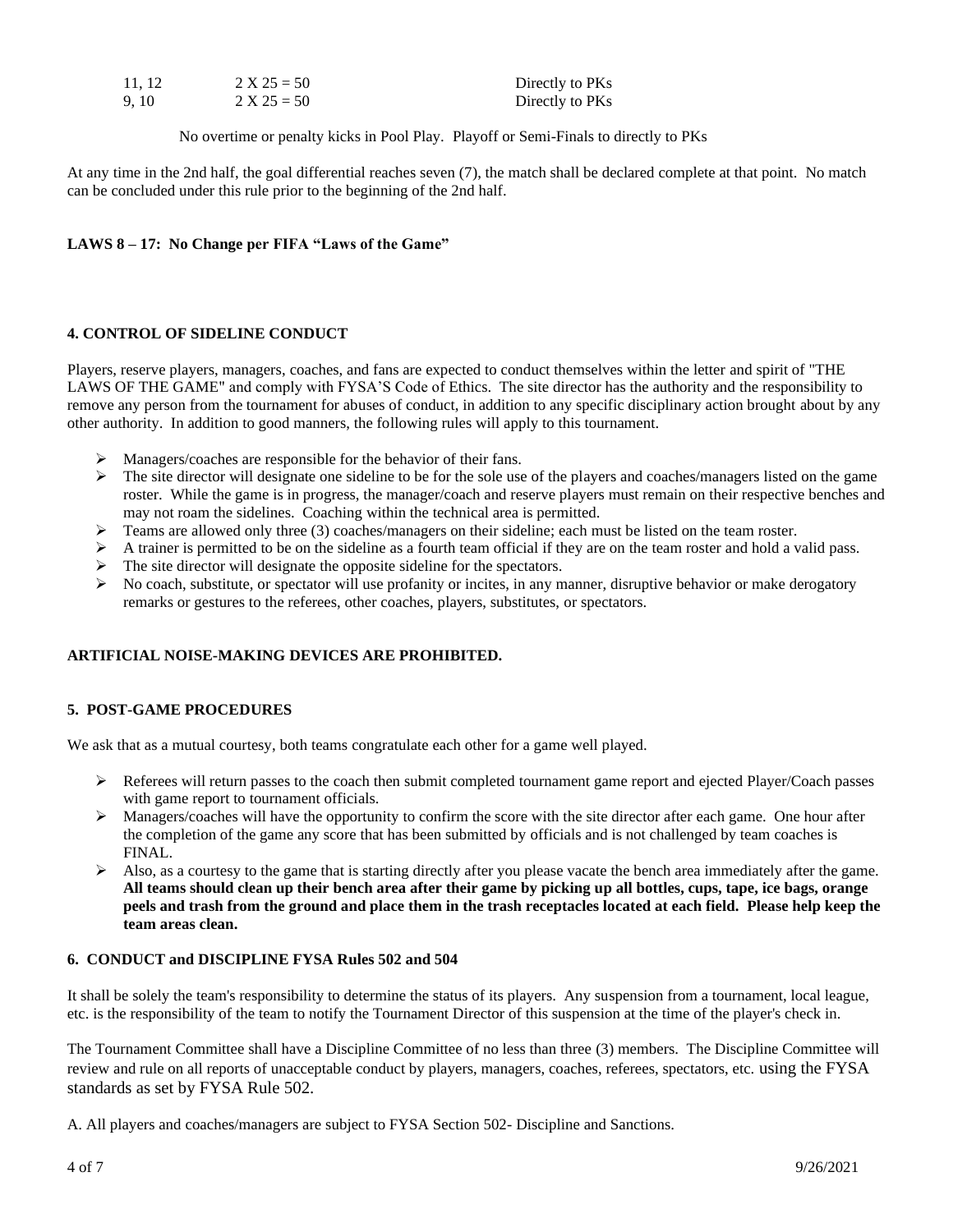B. Any player/coach/manager ejected will have an automatic minimum one (1) game suspension regardless of the severity of the ejection. The suspension will be served in the next scheduled tournament game of that team. Per FYSA Rule 504.1, until the suspension is served with that team, the player/coach/manager is suspended from any other team(s) to which the player/coach/manager is registered.

C. Depending on the severity of the unacceptable conduct, the Discipline Committee may recommend a suspension of up to the duration of the tournament with further disciplinary action taken by the appropriate State or National Association. The Discipline Committee's recommendations must be made available to affected parties no later than prior to their next scheduled game.

D. Any coach or team official is responsible for the actions of any individual(s) at any match that in the opinion of the referee is a supporter of that team.

E. At the conclusion of the tournament, it is the responsibility of the team's coach/manager to pick up the passes from the tournament (even if any suspensions have not been completed). A complete discipline report is sent to FYSA within seventy two (72) hours after the conclusion of the tournament for dissemination and possible further discipline.

# **7. DETERMINATION OF TEAM ADVANCEMENT**

GROUP PLAY: There will be no overtime games. Standings in a group will be determined by:

GAME POINTS: (3) Three points for a win (1) One point for a tie (0) Zero points for a loss

The team at the end of the bracket or pool play with the highest total points will be declared the bracket winner.

| In the Event of a tie. |                                                                                                           |
|------------------------|-----------------------------------------------------------------------------------------------------------|
| TIEBREAKERS:           | <b>FIRST.</b> Head to head result                                                                         |
|                        | <b>SECOND.</b> Net goal differential, Maximum four (4) goals per game                                     |
|                        | $Ex: 10 to 5$ Final score                                                                                 |
|                        | Winning Team = 10 goals - 5 goals = $+4$ Differential                                                     |
|                        | Losing Team = $5$ goals - 10 goals = -4 Differential                                                      |
|                        | Ex: 4 to 2 Final Score                                                                                    |
|                        | Winning Team = 4 goals - 2 goals = $+2$ Differential                                                      |
|                        | Losing Team = $2$ goals - $4$ goals = $-2$ Differential                                                   |
|                        | <b>THIRD.</b> Most goals scored, maximum of 6 per game                                                    |
|                        | <b>FOURTH.</b> Least goals allowed                                                                        |
|                        | <b>FIFTH.</b> Mini-game consisting of 2 periods in accordance with Law 7 above.                           |
|                        | <b>LAST.</b> If tie still Exists, Penalty kicks in accordance with FIFA "Taking of Kicks from the Penalty |
|                        | Mark"                                                                                                     |
|                        |                                                                                                           |

## DETERMINATION OF SEMI-FINAL & FINAL GAME WINNERS:

A. Game winners not decided during the match, overtime will be played in accordance with LAW 7 above.

B. If a winner is not decided during the overtime period, penalty kicks will be used in accordance with FIFA "Taking of Kicks from the Penalty Mark".

C. U10 will go directly to penalty kicks.

D. All overtime periods will be played to their conclusion - No Golden goal or Sudden Death will be permitted.

## **8. DELAY OF START/FORFEITS**

A team is allowed a fifteen (15) minute grace period from the scheduled time before awarding the game to the opposing team. A minimum of eligible players (7 for 11v11) must be present, dressed, and ready to play within the grace period, to constitute a "team." The game will be scored as 4-0. If the scheduled time is revised from the printed schedule, coaches/managers will be notified by email, tournament website, phone or in person by a Tournament Official of the new game time.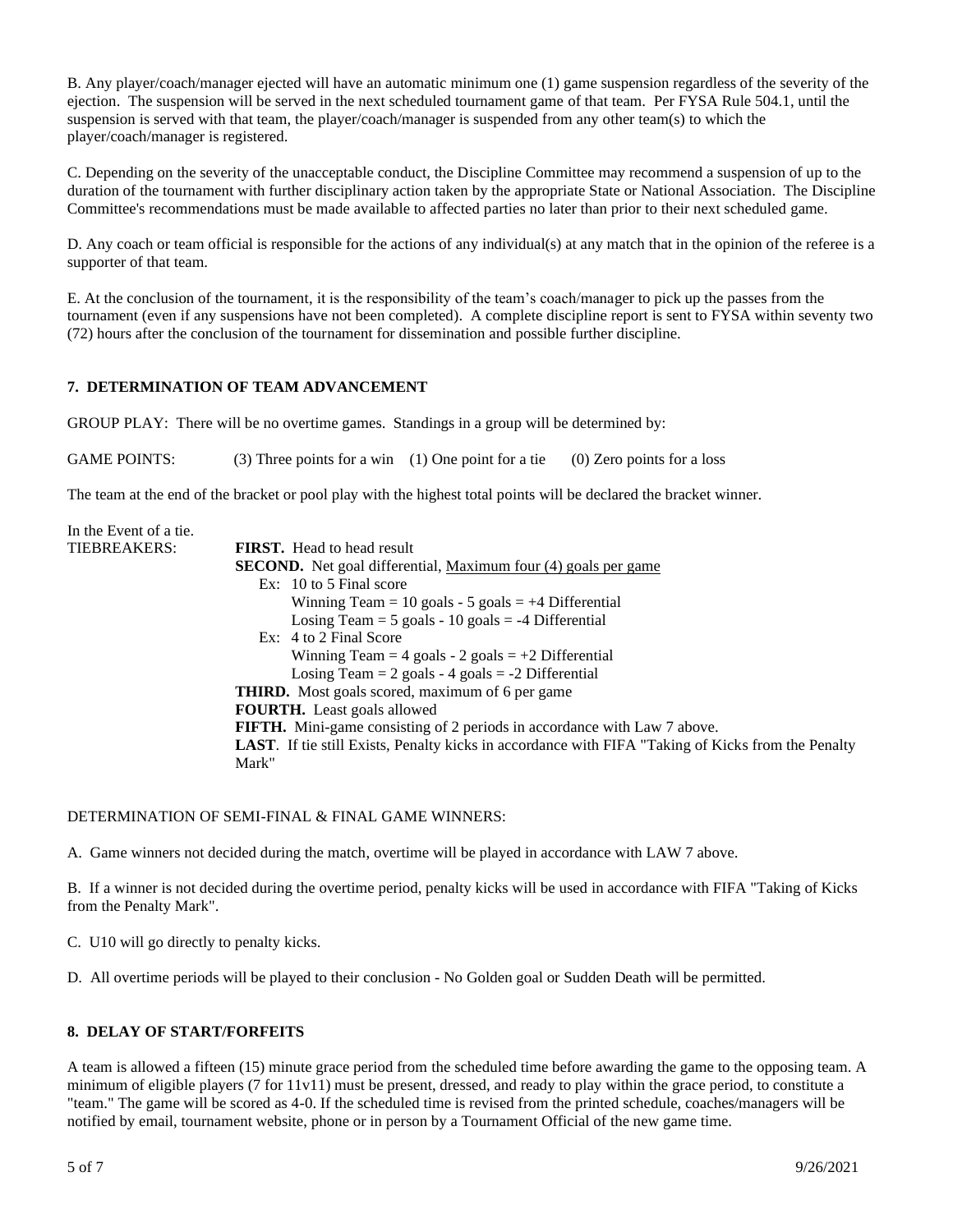#### **9. TERMINATED/SUSPENDED GAMES**

Games terminated for other than inclement weather, i.e. violent or uncontrollable situations will not be replayed. The Tournament Committee will make the decision as to the score of such games and whether teams advance based on the circumstances involved in the termination after receiving reports from game officials. The decision of the Tournament Committee/Director is final.

If in the opinion of game officials, a game must be terminated for misconduct of players, bench coaches, or spectators, the offending team(s) could be suspended from further play and forfeits that game and all remaining games. All previous points earned remain as played. Matches that do not reach half time will be considered a 0-0 tie.

## **10. INCLEMENT WEATHER/ADVERSE CONDITIONS**

In the event unusual conditions necessitate the rescheduling, curtailment, shortening or cancellation of games, the Tournament Committee shall have absolute authority to make changes in order to best serve the completion of the tournament, including:

- 1. relocating or rescheduling any game(s)
- 2. changing the duration of any game(s)
- 3. canceling the game(s), or canceling the tournament in whole or in part, with no refunds being issued.

No protests of the Tournament Committee decisions due to format changes necessitated by external conditions will be allowed. In the event games are suspended or halted due to weather or other external conditions, one (1) team staff member is required to report to Tournament Headquarters or Site Headquarters where instructions as to the timing of and method for notification of restarts and/or schedule revisions will be communicated.

#### **11. PROTEST**

There will be NO protests. All disputes will be resolved immediately by the Site Director/Tournament Director. These decisions will be final

#### **12. AWARDS CEREMONY**

Following the completion of final games, both teams will present themselves to the Game Site Coordinator for awards.

#### **13. Water Break Policy** (FYSA Rule 402.4)

In any FYSA sanctioned match a break will be given at the midpoint of each half of regulation time and at the end of each overtime period (if played) for player hydration. This break will be given at a normal stoppage of play and it is mandatory for any FYSA sanctioned match during which the air temperature is or is expected to reach eighty-five (85) degrees. This break will be a maximum of one (1) to two (2) minutes of time.

Violation may result in charges under FYSA's Code of Ethics.

**NOTE**: This break is not a coaching opportunity, but for player hydration.

#### **14. TOURNAMENT REFUND POLICY** (FYSA Rule 902.13)

Teams withdrawing from the tournament will **ONLY** receive a refund if they notify the tournament director before the competition schedule has been posted on-line.

(FYSA Rule 902.13) Tournament entry fee will be returned as follows:

 $\bullet$  Within five (5) days after notification that the team is not accepted by their application.